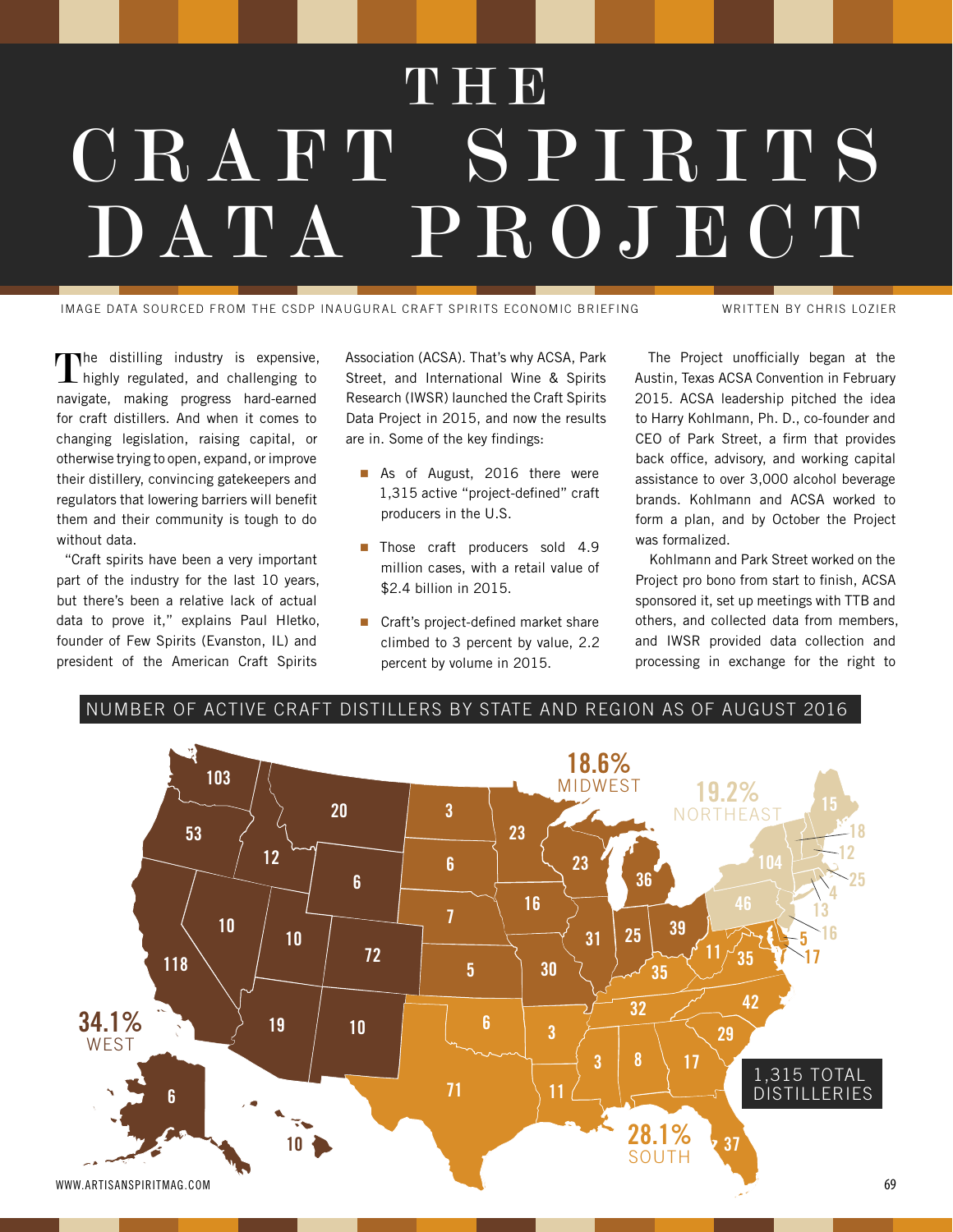sell their own private studies based on the Project. Other partners included TTB, Wine & Spirits Wholesalers of America (WSWA), American Beverage Licensees (ABL), National Alcohol Beverage Control Association (NABCA), Nielsen, Liquor.com, and Acturus.

All the research gathered through August 2016 was included in the Project release this October. Periodic updates are planned for certain data categories, and a complete update and upgrade of the whole economic dataset will be released annually.

# WHAT IS A CRAFT PRODUCER?

In order to begin the Project, researchers had to define the "craft universe," which was not simple given the many definitions of "craft."

"If everyone understands something differently, how do you measure it?" asked Kohlmann. He and other researchers surveyed consumers and industry members and compiled a list of state and guild definitions, and from the commonalities and ACSA's guidelines they defined the universe like this:

"For the purposes of the Project, U.S. craft spirits were defined as distilled spirits that are produced in the U.S. by licensed producers that have not removed more than 750,000 proof gallons (or 394,317 9L cases) from bond, market themselves as craft, are not controlled by a large supplier, and have no proven violation of the ACSA

#### ACSA'S CODE OF ETHICS

"We operate in an honest, transparent and non-deceptive fashion. We inform consumers truthfully and accurately about the sources and methods used to make our spirits through our labels, materials and communications. We expect fair dealing and respect amongst members. We obey all federal, state, and local laws."

Code of Ethics."

While that definition will please some and upset others, without a threshold the Project would have been impossible.

"We took the criteria that are measurable, and put a couple of elements around it with regards to the voluntary disclosure," explained Kohlmann. "And if somebody claims they're craft, we believe them until it's proven otherwise, if they are within the certain boundaries that we set."

Also important, presenters noted, is that this definition was created only for the Project, and it does not validate a producer as craft for any other purpose.

With the universe defined, researchers gathered data from surveys, databases, guilds, voluntary DSP disclosures, and other sources, which gave them a largely consistent and cross-referenceable overview of the industry.

"It took so much work to build up the trust among all of our distillers to actually feel comfortable in providing this information," explained ACSA executive director Margie A.S. Lehrman, who said that Nicole Austin, formerly of Kings County Distillery

(Brooklyn, NY), was instrumental in facilitating that work. Lehrman says that at nearly every step, people told them the Project was "impossible," but ACSA believed it could happen.

While the data they gathered looked good, they wanted confirmation, so Lehrman reached out to TTB contacts she had developed working through Lehrman Beverage Law. The researchers sent TTB a large list of data and tax requests, and after several meetings and long negotiations TTB gave them a bracketed tax dataset, which has never been done before.

The brackets are large enough to protect individual company tax data,

### SMALL CRAFT PRODUCERS HAVE BEEN GROWING WELL



9L CASES (000) NUMBER OF CASES SMALL PRODUCERS



9L CASES AVERAGE NUMBER OF CASES OF SMALL PRODUCERS



but they do give some helpful delineation by separating the producer universe into three categories measured by proof gallons removed from bond, which Project researchers converted into 9-liter cases based on an 80-proof ABV average:

- SMALL CRAFT DISTILLER 1 - 10,000 pg
	- 1 5,258 cases
- **MEDIUM CRAFT DISTILLER** 10,001 - 100,000 pg 5,259 - 52,576 cases
- **LARGE CRAFT DISTILLER** 100,001 - 750,000 pg 52,577 - 394,317 cases

Once the Project crew obtained that tax data, they triangulated it against their own research and found that they had been about 95 percent accurate. "Without that tax data," Kohlmann explains, "it would have been really difficult to feel comfortable about the quality of the data."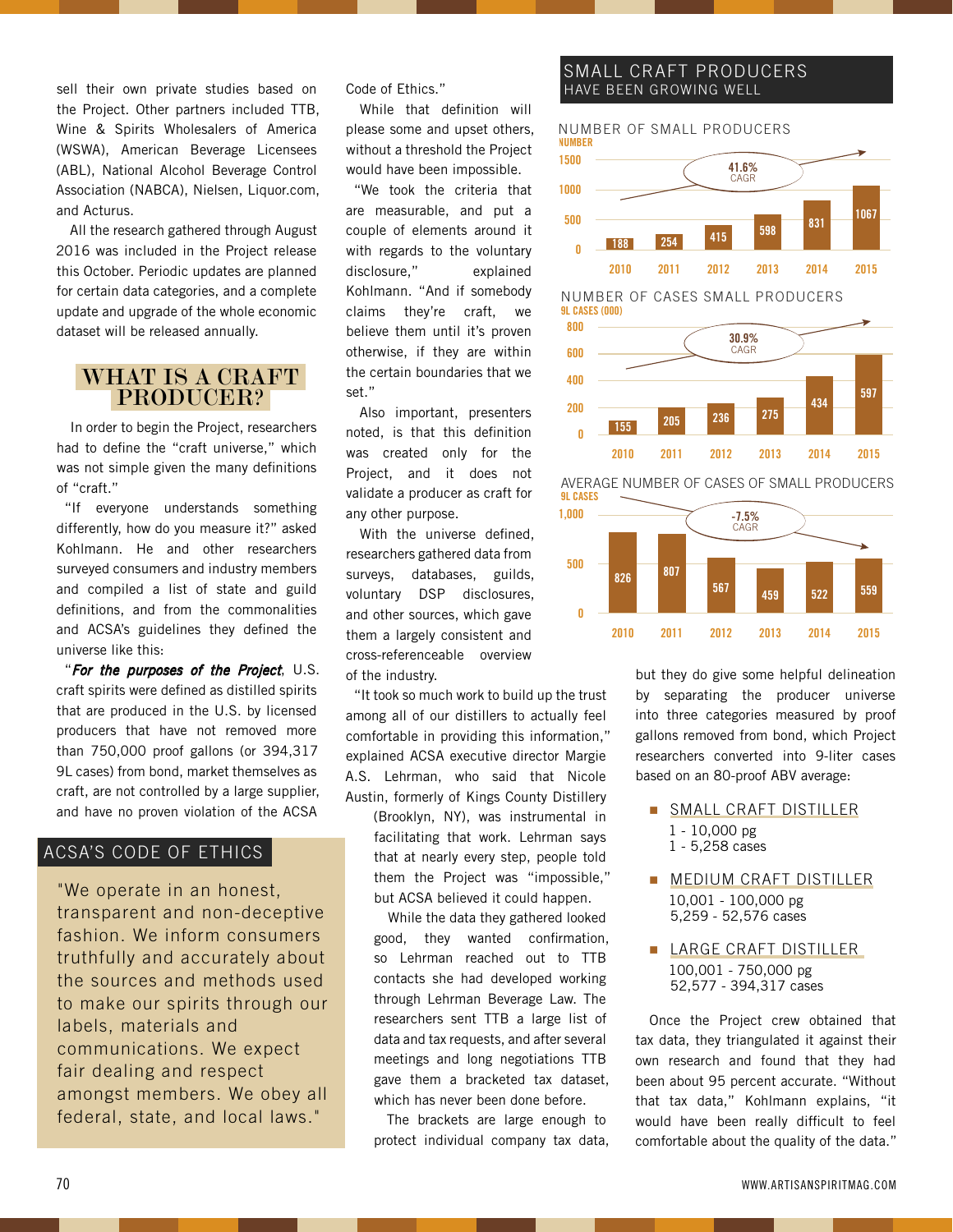#### MEDIUM-SIZE CRAFT PRODUCERS HAVE BEEN GROWING WELL



9L CASES (000) NUMBER OF CASES MEDIUM-SIZE PRODUCERS



<sup>9</sup>L CASES (000) AVERAGE NUMBER OF CASES OF MEDIUM-SIZE PRODUCERS



TTB plans to provide this bracketed tax data to the industry annually now, which the Project crew applauded them for. Lehrman and Kohlman say several people at TTB were extremely helpful, assisting in ways they were not required to.

# THE CURRENT INDUSTRY LANDSCAPE

As of August, 2016 there were 2,006 total licensed DSPs, 1,483 of which were project-defined craft producers. After removing the 168 in planning, it was determined there were 1,315 active craft producers in the U.S.

That number was used for parts of the project, but much of the research is based on year-end 2015 data. At year-end 2015, there were  $1,163$  craft producers  $-23$ large, 73 medium,  $1,067$  small  $-$  and their sales were concentrated. More than 60 percent of total sales came from just 2

As of August, 2016 there were 2,006 total licensed DSPs, 1,483 of which were project-defined craft producers.

percent of the producers, while the small producers, who represent 91.7 percent of the craft producer universe, sell just 12.1 percent of the cases.

For all three sizes, the number of producers and cases grew rapidly between 2010 and 2015, while the number of cases per producer decreased at a lower rate. Since more producers are entering the market, the average production per producer has fallen (down to 559 cases for small producers), which is natural given the often lower production of new entrants. Low average volumes also suggest that there is a lot of aging product yet to be

#### LARGE CRAFT PRODUCERS CROSSED THE 3 MILLION CASE MARK IN 2015

NUMBER NUMBER OF LARGE PRODUCERS



3000 9L CASES (000) NUMBER OF CASES LARGE PRODUCERS 26.1% CAGR 4000

<sup>954</sup> 1,099 1,627 2,278 2,615 3,045 2010 2011 2012 2013 2014 2015 0 1000 2000

9L CASES (000) AVERAGE NUMBER OF CASES OF LARGE PRODUCERS



released.

As those entrants increase production and release aged product, however, and as more entrants start out with larger production numbers, the average cases per producer volume should increase, and in some cases it already has. In fact, volume growth is expected to outpace entrant growth soon, which researchers call the inflection point.

# WHAT'S NEXT?

Between 2010 and 2015, the number of producers grew at an aggressive compound annual growth rate (CAGR) of 41.6 percent. In only five years, 959 new producers opened, 879 of which were small (91.7 percent), and 257 joined just in 2015.

January through August, 2016 brought 152 new producers at an annualized growth of 19.6 percent, which projects nearly 1,400 total producers by year-end. Using that projection, the five-year CAGR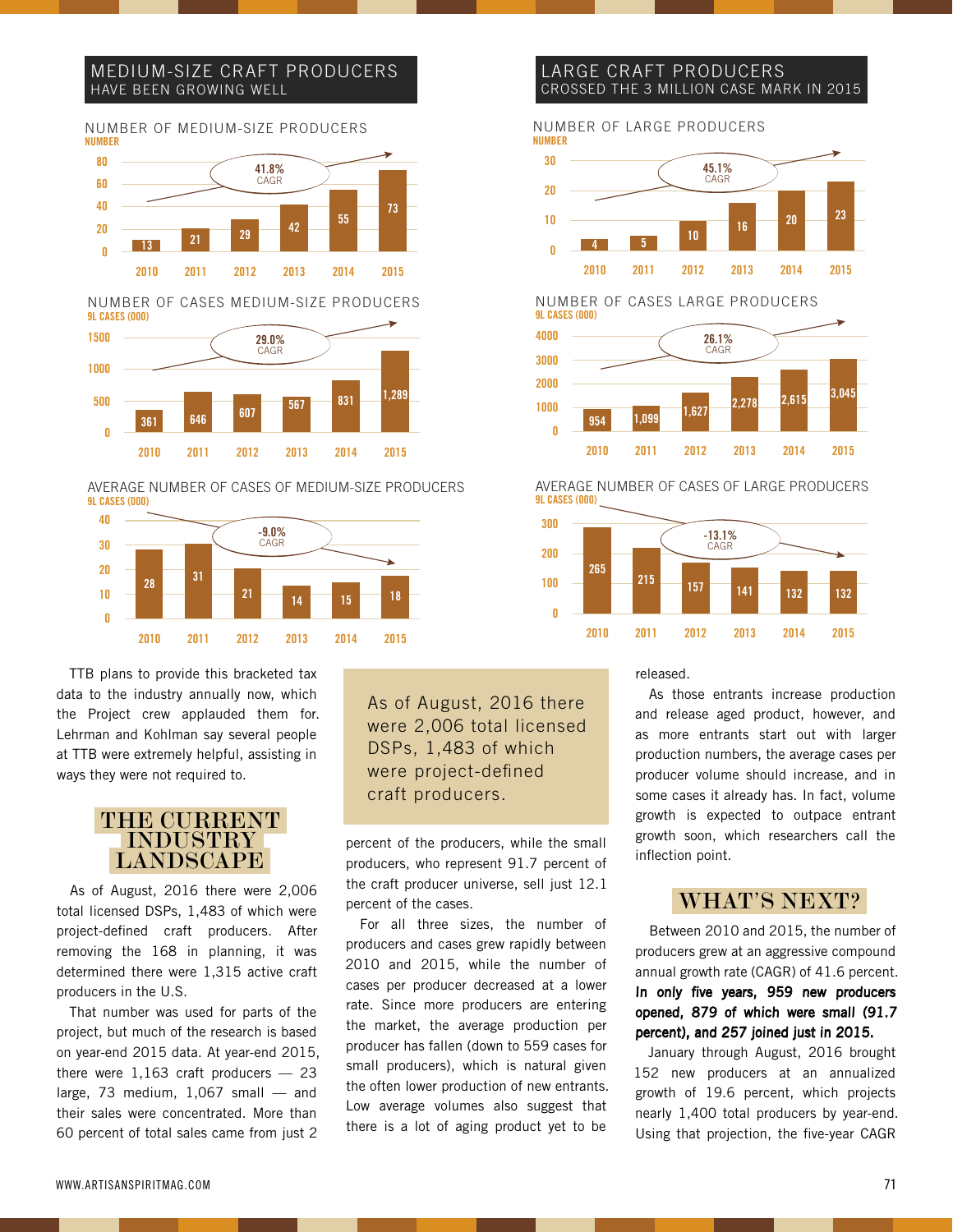#### CRAFT COULD CONTRIBUTE MUCH MORE TOWARD FRAGMENTATION IN FUTURE YEARS



will actually be higher than 41.6 percent between 2011 and 2016.

That growth percentage should decelerate though, even if the number of new entrants remains steady or increases, simply because the dataset it getting larger and shows less change. Assuming the current 19.6 percent rate, the number of producers would reach 2,847 by 2020, but many speculate that a more reasonable estimate may be around 2,000.

In the future, focus may shift from the number of producers to the volume produced. The graph above provides projected scenarios of what future growth could look like in terms of market share. Project researchers believe that market share will likely grow from the current 2.2 percent by volume to between 4 and 7.1 percent by 2020 (potentially 16.5 million cases), though of course anything could happen. For reference, craft beer held about 12 percent of the beer market at year-end 2015 according to the Brewers Association.

# SOCIAL AND ECONOMIC IMPACT

Project data supports the popular belief that craft spirits have helped to drive premiumization, a trend that has affected

the entire spirits market. While craft's volume market share is 2.2 percent, the value is 3 percent, meaning the average price per bottle is higher and consumers are willing to pay the difference.

Craft spirits retail sales were \$2.4 billion in 2015, the majority of which (approximately \$1.3 billion) likely went to taxes based on ACSA's

estimate that taxes typically account for 54 percent of spirits prices. Most of that tax is Federal Excise Tax (FET), and according to ACSA, "a craft spirits producer pays 5.4 times more FET than a craft brewer, and 16.4 times more FET than a small winery, for equal quantities of beverage alcohol."

Beyond sales and tax revenue, craft producers are pouring a lot of money into their communities, investing \$299 million in 2015. Average investment per producer is \$256,000.

The craft industry also has more than 12,000 full-time employees now, two-thirds of which work at production facilities and tasting rooms while the other third works in the field. On average, each producer employs 9.2 people.

"The employment in this industry has doubled in the last two years," said Kohlmann, who explains that based on a market-share-to-employee ratio, craft producers often employ at least 100 times more people than large industry members.

"If you think about being a regulator and thinking about job growth … this is an engine," he said. "This is not just craft distilling, this is all kinds of local businesses, and you look at all kinds of fast-moving goods here, this is a playbook to create employment here in the United States."

# MARKETS ARE SIZE-DEPENDENT

The leading market for a craft producer seems to depend on their size. For large producers, out-of-state markets account for 55 percent of sales. Exports also play a role, and of the 523,000 cases exported by craft producers in 2015, 95 percent came from large producers.

Medium producers do well with out-ofstate sales too, but in-state sales account for the majority of their business at 59 percent. The other 5 percent of the export market was theirs.

For small producers, in-state sales are crucial, accounting for 92 percent of their business. Further, a quarter of all small producer sales occur at the DSP, emphasizing the importance of tasting room sales.

"We know that direct sales are incredibly important for the small craft spirits producer," said Lehrman, "so this gives new evidence for DSPs to go into the state and help push legislation that can make a difference for them to be able to have bottle sales at their tasting room, and also perhaps liberalize some of the tasting room rules."

# BEYOND THE NUMBERS

Craft producers, retailers, and wholesalers were surveyed for the Project, and their answers offer insights into the current state of the industry and what to expect in the future.

The majority of producers said they were not satisfied with current legislative efforts, commonly citing tax reduction, increased efficiencies, and reduced regulation as focus areas. Many are frustrated by the lack of parity with other beverage alcohol producers, some expressed dissatisfaction with the performance of their wholesalers, and some plan to shift their sales focus from off-premise accounts to on-premise.

Wholesalers largely said craft producers should target on-premise markets first, then move to independent off-premise, and two-thirds said they would spend more time selling their product in-market